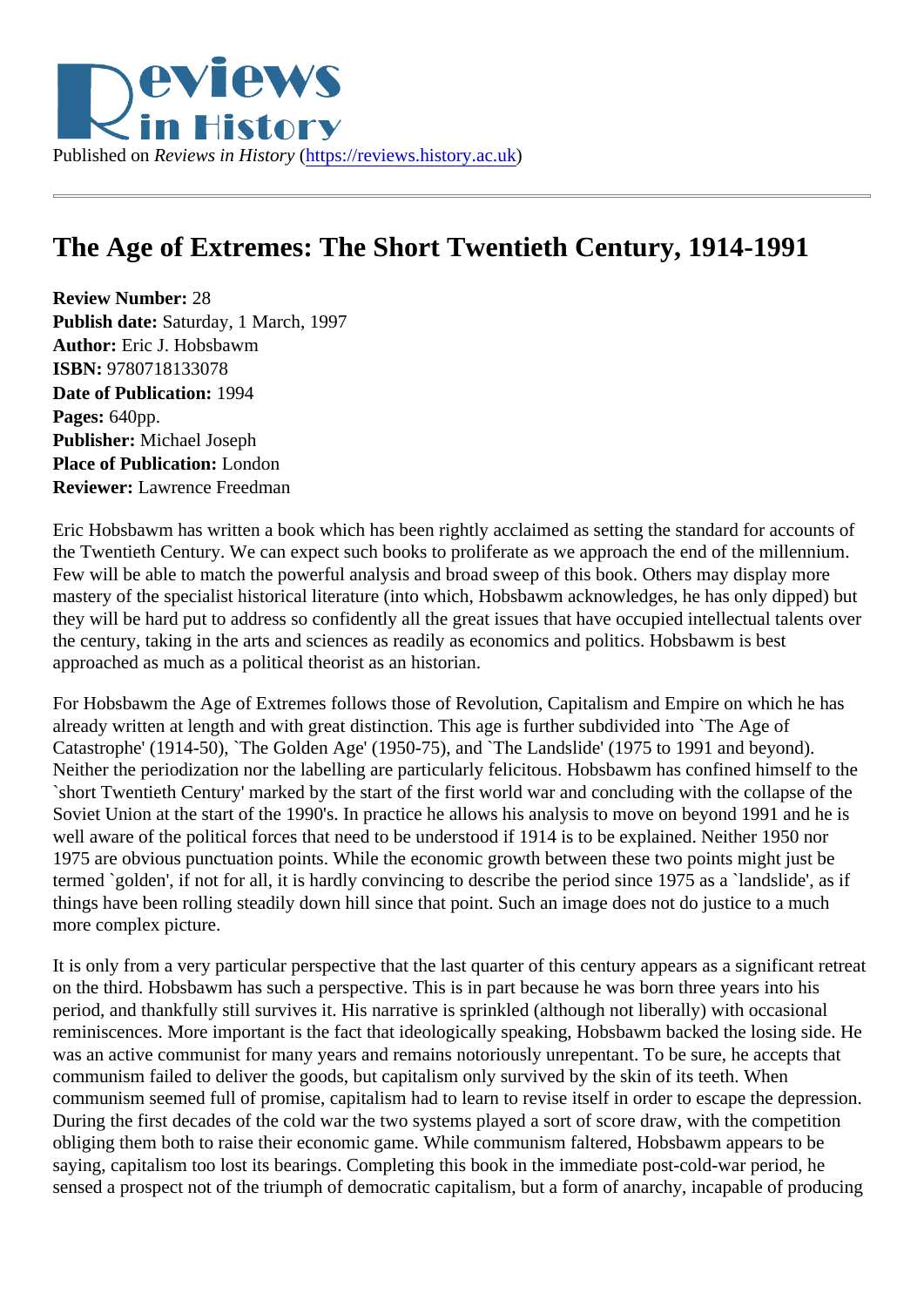the conditions for a healthy environment and social stability.

The book opens with a sample of twelve observations on the century, which produce a contrast between its massacres and wars, and the leaps forward in science and technology, between the nobility of the cherished ideals that have inspired so many people to attempt to create a better world, and the persistence of the forces of unreason and irrationality that have continued to thwart them. A century which includes two world wars, Stalinism and the holocaust, not to mention numerous other acts of genocide and oppression, deserves the extremist label. However, whether this remain an age of extremism is less clear, and represents the large question raised by Hobsbawm.

He assumes that capitalism is such an unruly force that it is inherently extremist if allowed to operate unchecked, and this is what he fears has now been allowed to happen as a result of the failure of socialism to sustain itself and develop as a credible model. Socialism, in all its guises, helped identify a role for the state in the management of human affairs. Without this guidance, market forces will continue to wreak ecological and social havoc and will not be subjected to responsible human direction.

Such a gloomy analysis flows naturally from the progressive political tradition, to which Hobsbawm remains attached. Part of this is a disdain for the leading capitalist state, the United States, which is treated unsympathetically throughout, leading to an inadequate grasp of why the `American way' continues to have such an impact. A more fundamental aspect of this tradition is the view of the state as the natural focus for analytical attention and the best hope for improving the human condition, for reconstructing economic activity in the name of a more just society. The course of enlightened change depended on gaining control of the instruments of coercion and hegemony: without these no political struggle could be won.

The experience of the Twentieth Century has undermined confidence in the state, and this has reinforced the contrary philosophy of liberal individualism against which Hobsbawm wishes to argue. To those of this contrary persuasion, not only has the state's potential for good hardly been fully realised, but also that economic growth has come in spite of the state. Certainly we have been left in no doubt of the malign role of the state when its means of violence are turned against its own people, or against another, equally endowed state, in a cataclysmic war.

The modern state was a product of the ever-increasing demands of warfare - building up the population and industrial capacity, to provide ever more men and materiel for the battlefield, improving science and technology to ensure a steady stream of new types of weapons, refining the broadcasting and print media to generate popular support. Even the early stirrings of the welfare state were prompted by the need for a healthier and better motivated army. What progressive theorists hoped was that the mobilization and directional capacities of the state, as demonstrated in two world wars, could be redirected to more positive purposes.

The most substantial attempt to demonstrate just what might be achieved by a determined political elite in full command of the state apparatus, came once the Bolsheviks established themselves in Russia after the revolution in 1917. Communist rule had its achievements. It took Russia through civil war and famine and then a bitter, bloody war with the Nazis. It raised living standards and introduced heavy industry. Yet the achievements came at an enormous cost. Whether or not the Great Terror was an inevitable consequence of a vanguard party, a proposition Hobsbawm dismisses, it certainly provided the opportunity for Stalin.

The problem for communist theorists for the four decades after the Russian revolution was to provide an historical rationalization for the use of oppressive means to advance the needs of the people; the problem for them in more recent decades has been to explain why the needs of the people were still not being advanced and how the Soviet system fell into cynicism, stagnation and eventual collapse. When the people got their chance to give a verdict on communism it was thumbs down. In August 1991, virtually at the end of Hobsbawm's period, the Old Guard in the Kremlin proved that they could no longer even organize a decent coup. To add salt to the Soviet wound, if people had acquired any ideological conviction over the years of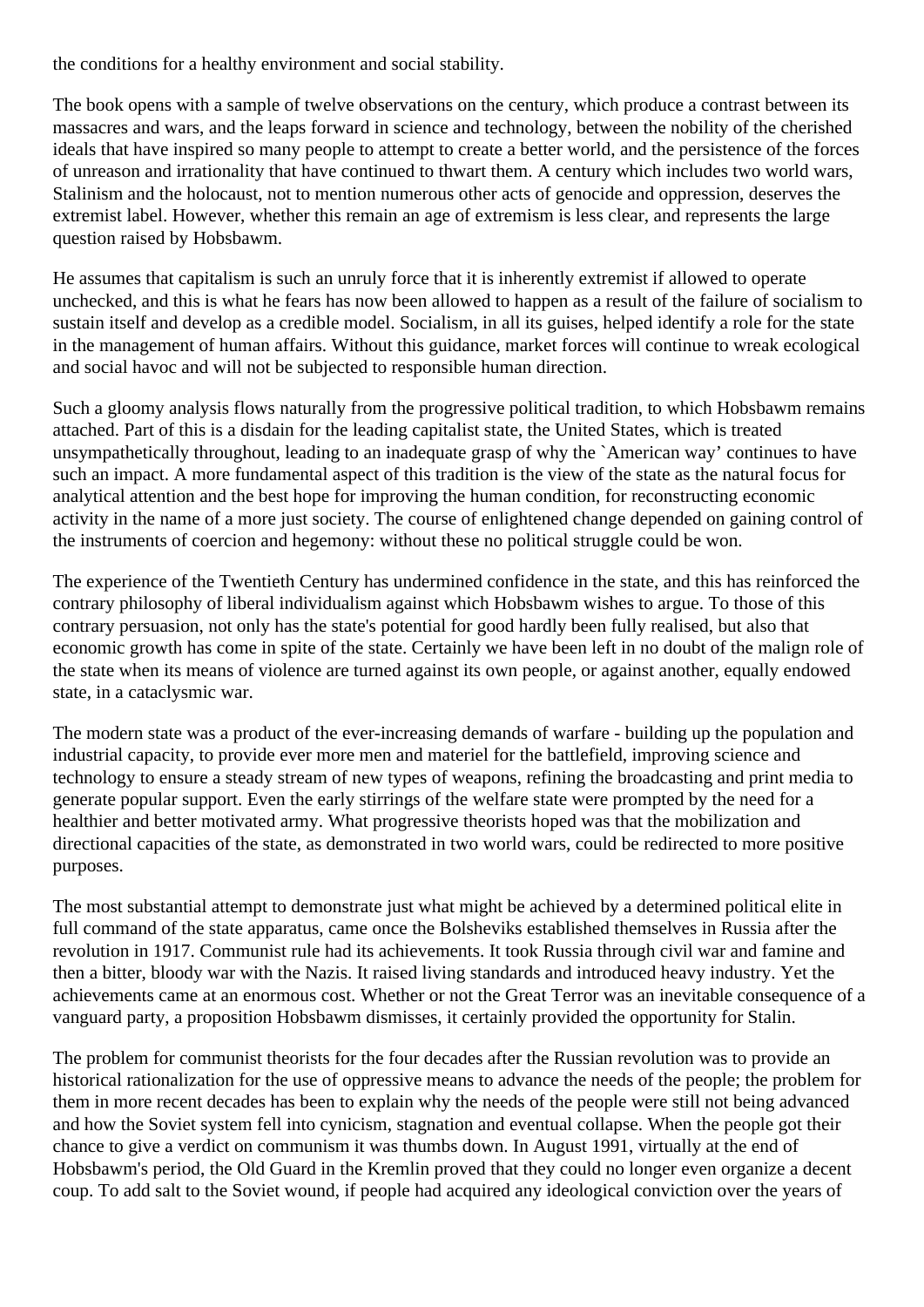communist rule it was of the innate superiority of capitalism as an economic system.

While it was undoubtedly the case that capitalism got through its mid-century crises through judicious state intervention, it seems to have prospered over the last couple of decades through the steady weakening of state controls. Erstwhile social democrat parties have come to respect if not yet quite love the free market. The most formidable opponents of capitalism are now to be found among precisely those elements agains which socialists once recoiled in horror - romantic nationalists and religious fundamentalists, both in their own ways seeking to preserve spiritual values in the face of a materialist onslaught.

Hobsbawm fears a free-market capitalism that no longer faces a stiff ideological challenge from the left (or the right) and is thus under no obligation to control its excesses. Writing just a few years after the end of th cold war he captures much of the post-euphoric mood. Having rejoiced at the end of the cold war and the liberation of societies from the communist grip people were startled at the costs of the transition from socialism to capitalism (one for which few theorists had prepared us) and the apparently sudden outbreak ethnic violence and, in the case of the Gulf, even old-fashioned warfare.

A few years on things look a little calmer and Hobsbawm's gloom seems overdone. Of course, events in Russia remain critical and the potential for a sudden lurch into darkness remains. Given the existence of s many nuclear weapons, though the arsenals are being reduced and withdrawn from the front-line) it is hard ever to feel completely secure. Attempts to assert the primacy of political will over economic development, especially in the drive towards economic and monetary union in Europe, look distinctly shaky, and there is now an increasing acceptance, grudging in some cases but enthusiastic in others, that global communications and markets have reduced the capacity of government to shape the economic destinies of their people, even while they have increased the capacities of individuals.

Perhaps the real difficulty is that the new political agenda, appropriate for the next millennium, remains curiously unformed. The state is not withering away, and there remains no better vehicle for controlling organized violence or expressing the character and the concerns of a particular society, but the nature of its competence in the economic sphere and its tolerable intrusion into civil society are being redefined. This process seems to be more the consequence of a series of small decisions than the product of a clear polit programme. Great powers no longer expect to fight each other, dominate international affairs, or aggrandi themselves at the expense of others, but the corollary of this is that they are not sure as to the range of the interests and responsibilities in the pursuit of a wider peace and stability. Multilateral organizations have ye to show themselves to be able to cope with those global problems that cannot be handled at the level of the state, and the implications of new forms of institutional arrangements are uncertain.

Hobsbawm is wary of liberal triumphalism. He will never be convinced that unconstrained free enterprise can work to the common good, and he comprehends the distinctiveness of individual cultures and political systems sufficiently to know that, even if liberal capitalism was a recipe for a good society, not all can mix together the right ingredients in the right mixture at the right time. Nonetheless, while liberalism may not ye work as a universal ideology it is the great survivor of the Twentieth Century. It continues to show how enterprise can be rewarded, authoritarianism subverted and cultural experiments can continue.

It is hard to celebrate a century which has seen so much misery and tragedy imposed in the name of failed ideologies. This book exudes an added melancholy because Hobsbawm came late to appreciating the shortcomings of one of these ideologies and has yet to appreciate the quality of the one ideology that has shown itself thus far to be best able to reflect human aspirations and adapt to changing circumstances.

Other reviews: First Things [http://www.leaderu.com/ftissues/ft9511/reviews/bacevich.](http://www.leaderu.com/ftissues/ft9511/reviews/bacevich.html)html Danny Reviews [http://dannyreviews.com/h/Age\\_Extremes.h](http://dannyreviews.com/h/Age_Extremes.html)tml